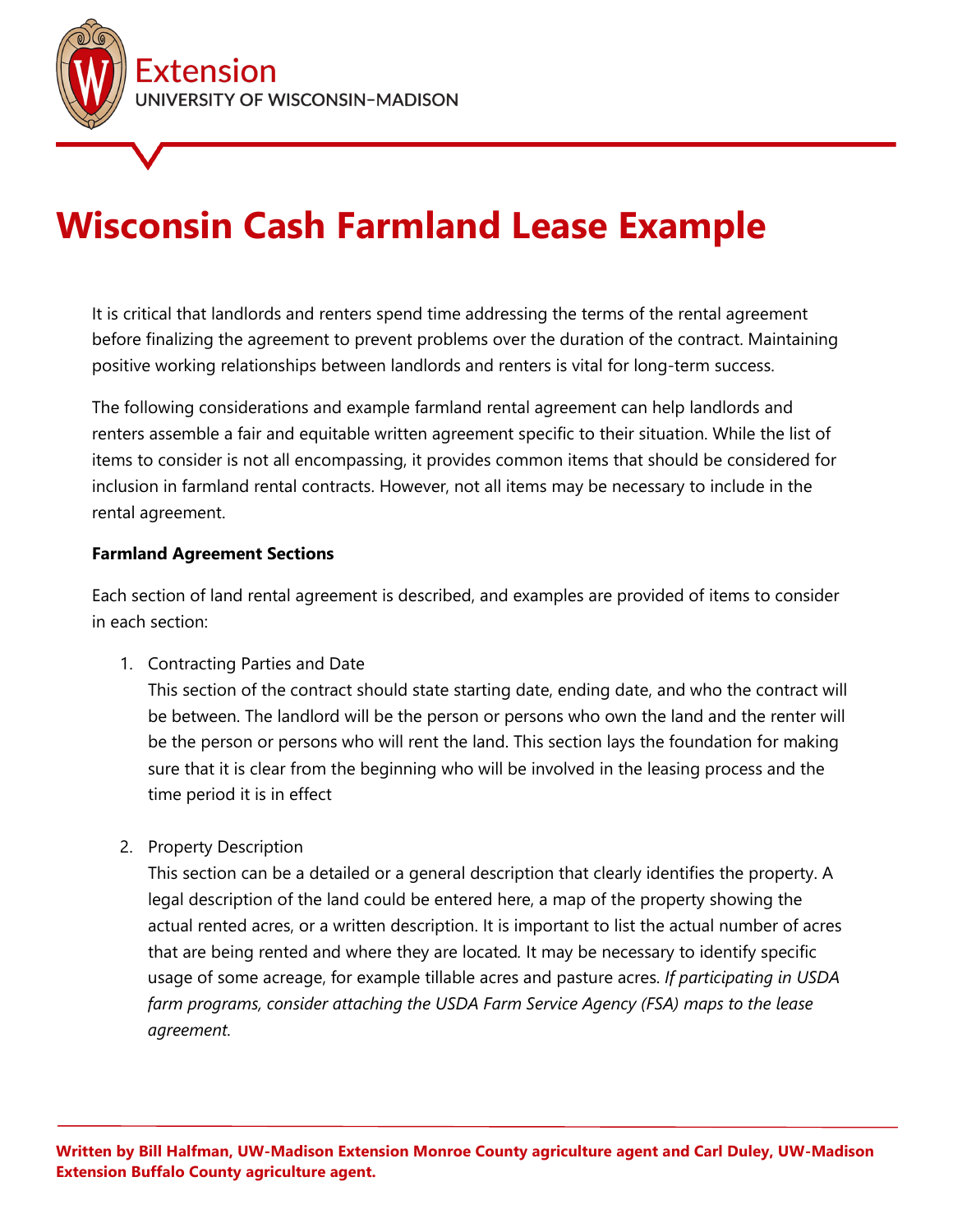## 3. General Terms of the Lease

This section includes the length and/or time frame of the lease, and specific uses that the renter is granted and/or not granted by the lease. It may also include rights that the landlord reserves with respect to the property. Specific dates should be used. Other items may be added to this section. Note that under Wis. Stat. § 704.05(2), unless otherwise stated in the lease, the tenant has exclusive possession of the property with some limited exceptions. For example, with advance notice and at reasonable times, the landlord can inspect, repair, or show the property to prospective tenants or purchasers. Examples:

- a. Hunting rights on the property
- b. Snowmobiling, cross country skiing, ATV/UTV, horseback riding
- c. Grazing livestock on crop residue or removing crop residue
- d. Grazing livestock on permanent pasture or growing crops
- e. Water source- irrigation and or livestock housed as part of agreement
- f. Use of buildings or grain bins
- g. Others relevant to property
- h. Landlord's right to enter the property
- i. Proof of liability insurance coverage
- 4. Land Use

This section may include management practices that may or may not be used by the renter. Local Natural Resource Conservation Service (NRCS) and County Land Conservation Departments can be resources to help review and develop conservation plans for farms that may not have one. Examples:

- a. Cropping and soil conservation practices
	- i. tillage practices
	- ii. crop residue management
	- iii. cover crops
	- iv. rotation
	- v. conservation structures
- b. Fertilizer and manure application protocols or limitations
- c. Pesticide application protocols or limitations and setbacks (grapes, hops, others)
- d. Procedures for physical changes to property (trees, fences, field roads, etc.)
- 5. Payments and Due Dates

This section addresses when payment(s) is/are due and how much the payment(s) will be. Details can be added as needed. If the contract is a flexible lease or some form of a crop share agreement, then details of what each party is responsible for, and/or factors that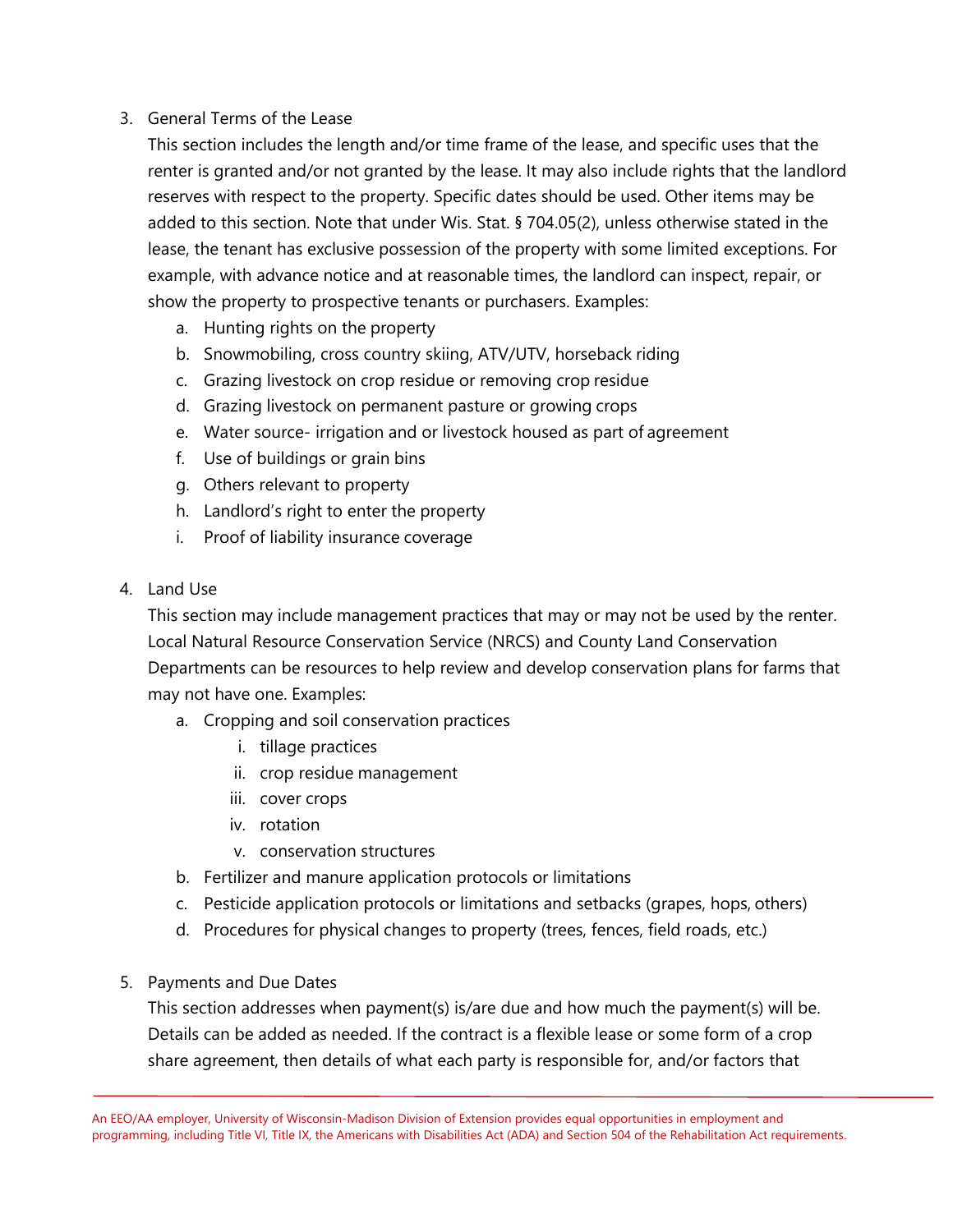trigger changes from the base lease, should be defined and stated here. If the landlord requires a deposit for potential damage repair, it should be included in this section.

Most rental contracts are based on tillable acres, and/or only the acreage used by the tenant. It may be necessary to identify different rental rates for specific parcels depending on usage, potential productivity or other factors agreed upon by both parties. Examples may include tillable vs. pasture, potential large yield differences, etc.

**Federal Farm Program** - Most, but not all, farms have some program crop base acres enrolled in the federal farm program. These base acres generally have potential payments tied to them and may require both the landowner and tenant to sign forms to make program decisions. Many Federal Farm program payments are paid to the party assuming production risk. A landlord receiving straight cash rent is not assuming production risk.

6. Termination/Amendment of Agreement

This section should include reasons and/or procedures for early termination, and procedures for amending the contract. This section could also include procedures for renewal or nonrenewal of the contract, including date of notice and date by which the agreement is reviewed to determine if it continues as is or with changes for the following year(s) of the contract.

7. Signatures

This section seals the agreement with all parties' signatures. All parties listed in section one of the agreement should also be included with their signatures in this section.

## **Determining the Rental Rate**

Following is a list of criteria that may be considered when determining the rental rate.

• Potential crop returns - Knowing what your actual costs of production are and what yields to expect from an individual farm can help determine how much money will be available to pay rent. Farm operators need to know their own costs of production! Using average costs or costs derived from other sources can be a recipe for disaster. When calculating crop returns do not use historically high prices, but also do not use the historically lowest prices. Use what you received as your annual average price for corn, beans, small grains or other crops for the past 5 to 10 years.

An EEO/AA employer, University of Wisconsin-Madison Division of Extension provides equal opportunities in employment and programming, including Title VI, Title IX, the Americans with Disabilities Act (ADA) and Section 504 of the Rehabilitation Act requirements.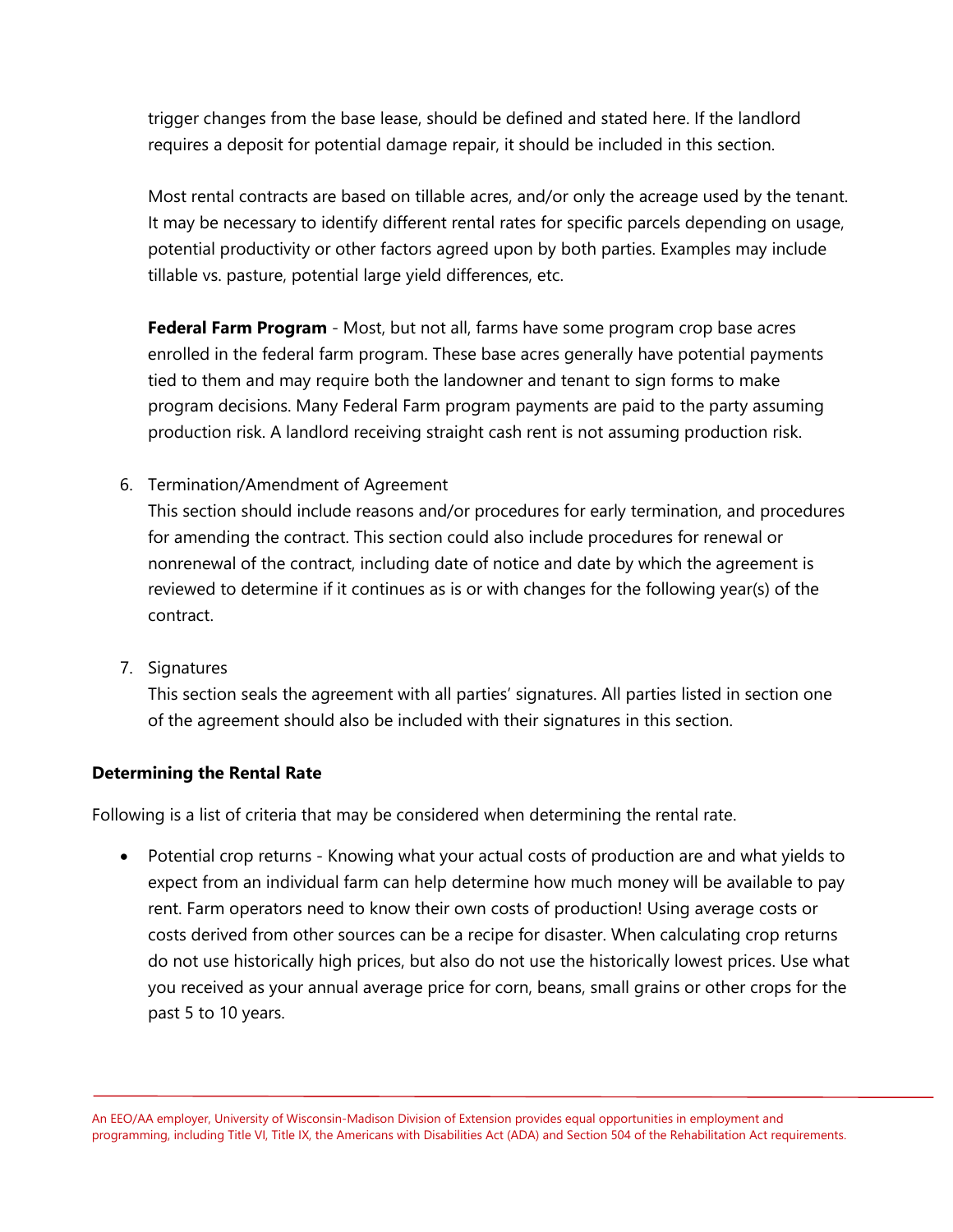- Land quality All fields do not have the same yield potential! It is important to know the soil types on a farm and the yield capability of that land. Past yields can be an indicator of potential land capability. The [NRCS Web Soil Survey](https://websoilsurvey.sc.egov.usda.gov/App/HomePage.htm) may be a good reference.
- Slope and erosion potential or wetlands This can influence cropping practices, the amount of land that can actually be cropped in a parcel, and management practices the land may require. Large, open, easy-to-farm level fields may have higher rent value than small, oddshaped parcels that are difficult to farm.
- Previous crops, herbicides and fertility Cropping history and past herbicide usage can limit crop options in the coming year. Soil fertility levels are often overlooked. Land with high phosphorus and potassium soil test levels will require considerably less fertilizer for crop production, and thus may have more initial rental value.
- Use of facilities and services provided Use of grain drying/storage, machinery storage and other facilities can add to the value the tenant receives from the cash rent. It is recommended to develop a separate lease to address any facilities that may be rented. Clarification on fencing maintenance may also be needed.
- Previous history The working relationship and previous experiences between landlord and tenant are often an important factor in determining final cash rental rates. If your tenant is taking care of the land as you would (keeping down weeds, maintaining soil fertility, preventing erosion), mowing the lawns and waterways, and plowing snow from your driveway, this may be worth a reduced rent rate. Trust, respect and good communication are essential in maintaining good landlord/renter relations.
- Area Demand Competition, or the lack thereof, can sometimes have a significant impact on land rental rates. Some neighborhoods or areas have many farm operators looking to rent more land while others have only one or maybe two choices.
- Having the rental income pay the property taxes Some landowner's objective of land rent is to completely pay for their property taxes. There are some potentially serious flaws in this objective. In some cases this may work, primarily where there are a large enough number of tillable acres to spread the cost out and still have a reasonable rent payment by the renter. On parcels that have a high percentage of forest land or other land not useable by the renter or buildings that are of high value, and not used by the renter, it may be an unreasonable goal to have the tillable land carry the tax burden of the entire property.

Additional information can be found at:<http://aglease101.org/>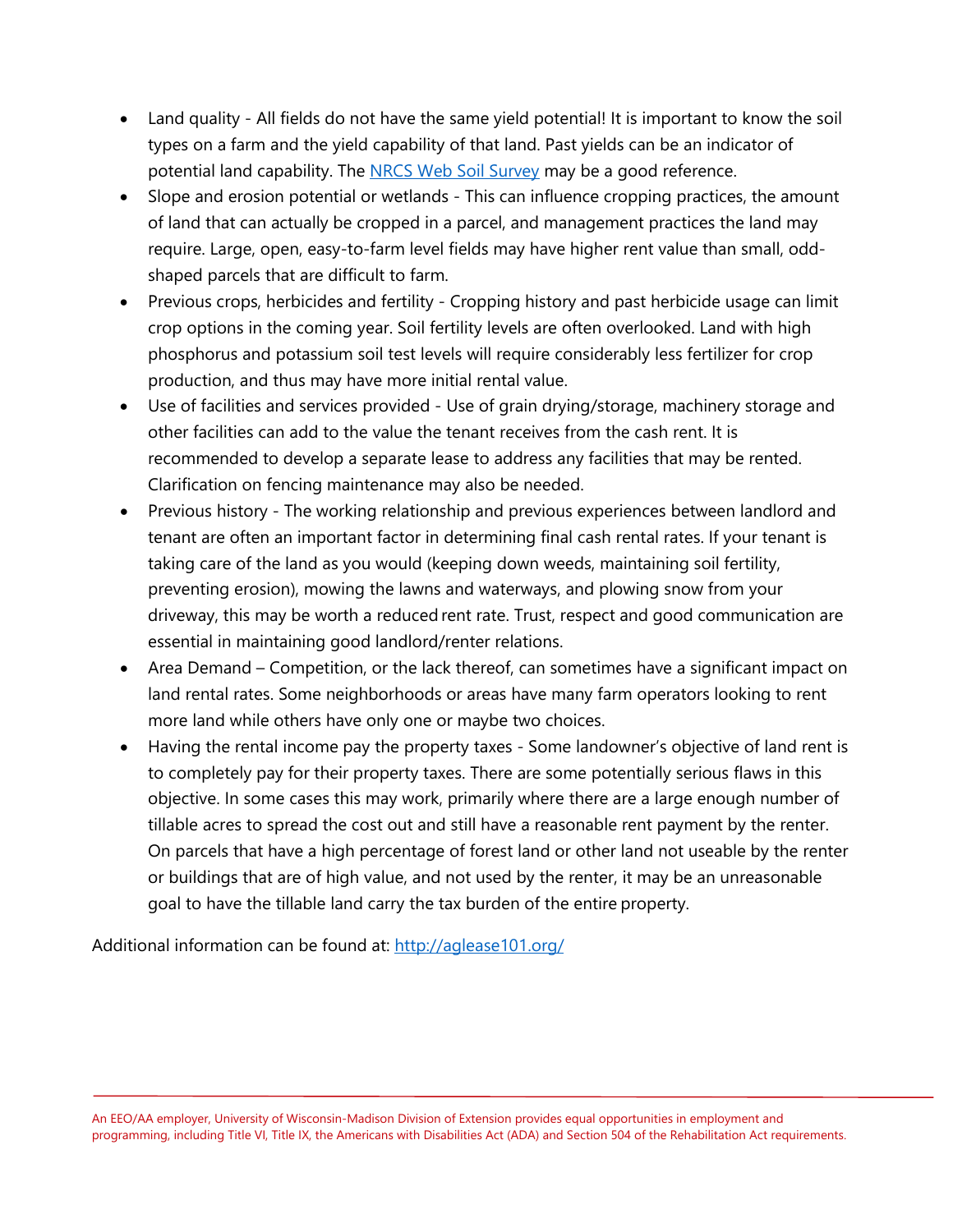**Following is an example of a cash rental agreement. It should be viewed as a guideline to follow, not as an absolute way a lease should be written. Landowners and renters should discuss the provisions they want to have in their lease and feel free to adapt this example lease to meet their situation. It is important to seek professional legal counsel for legal advice and considerations unique to the state the property is located, and the purposes of the lease contract.**

## **1. CONTRACTING PARTIES AND DATE:**

| This lease begins on |               | and |
|----------------------|---------------|-----|
| ends on              | 20            |     |
| $Landlord(s)$ -      | $Renter(s) -$ |     |
| Address -            | $Address -$   |     |

## **2. PROPERTY DESCRIPTION:**

The landlord hereby leases to the renter the following described property:

of tillable acres situated in County. A map of the property is attached to this lease identifying the rented land represented in this agreement.

#### **3. GENERAL TERMS OF THE LEASE:**

- A. Uses: This rental agreement is solely for growing agricultural crops.
- B. Time Period: This agreement will be in effect from to (and/or) this many years/growing seasons .
- C. Subleasing: The landlord does not convey to the renter the right to sublease any part of the described property.
- D. Review of Lease: May be done at any time with written agreement and signed consent of both the landlord and the renter. (Recommend an August 1 deadline for review due to increased fall seeded crops and cover crops and pre-purchasing inputs.)
- E. Partnership: Not intended or implied by this agreement (this is a cash lease only).
- F. Right of Entry: The landlord reserves the right to enter the property at any reasonable time.
- G. Buildings: This lease does not include the use of any buildings on the property.

## **4. LAND USE:**

- A. The renter agrees to follow a farm conservation plan, approved by NRCS and/or the County Land Conservation Department.
- B. The renter cannot make physical changes to the property without written consent of the owner, as required by Wis. Stat. § 704.05(3). (Examples: cutting trees,

An EEO/AA employer, University of Wisconsin-Madison Division of Extension provides equal opportunities in employment and programming, including Title VI, Title IX, the Americans with Disabilities Act (ADA) and Section 504 of the Rehabilitation Act requirements.